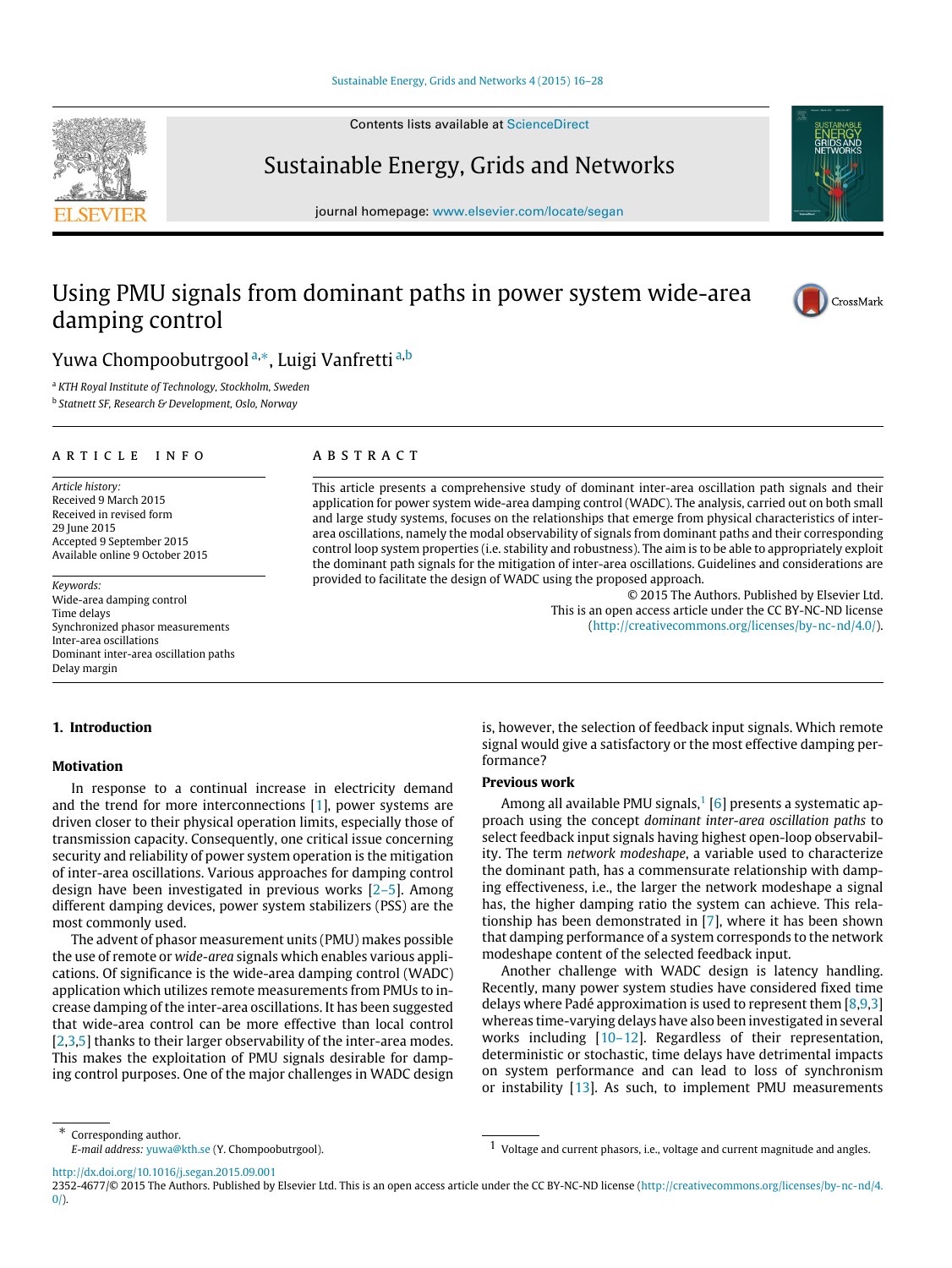for WADC, time delays, together with their impacts on control performance and system stability, must be carefully investigated.

The study in [\[14\]](#page--1-10) presents preliminary studies on different properties of control systems using dominant path signals. The main finding is the trade-off between damping capacity and the maximum allowable delay the system can accommodate, i.e. delay margin. Relationship between delay margin and WADC parameters has been investigated in [\[12\]](#page--1-11) where a method to compute delay margin is proposed. Since delay margin determines system stability, it can be used as a metric for WADC design.

#### **Objectives**

The objective of this article is twofold: (i) to provide a comprehensive analysis of the relationship between the *network modeshape* and different properties of control loop system (particularly, those related to damping performance, stability and robustness) using dominant inter-area oscillation path signals for WADC design, and (ii) to demonstrate and prove such relationships on a larger power network (since the studies [\[7](#page--1-5)[,14\]](#page--1-10) were carried out on a small-scale two-area system). With these findings, one can properly use signals from the dominant path in the design of controllers to effectively mitigate inter-area oscillations that constrain power transfer capacity and affect system stability.

#### **Contributions**

The contributions of this article are summarized as follows:

- Summary of important relationships (those that are related to stability and robustness) of control loops using dominant interarea oscillation path signals as feedback inputs.
- Realization of the dominant inter-area oscillation path concept on a large power system.
- A metric and guideline for WADC design.

#### **Paper organization**

The paper is organized as follows. Section [2](#page-1-0) introduces important concepts and summarizes major findings in preceding works by the authors. In Section [3,](#page--1-12) study system descriptions and case studies are described. Section [4](#page--1-13) presents the main findings of this work, i.e., the relationships between control loop properties and network modeshape of the dominant path signals. Section [5](#page--1-14) provides the verification of the designed controllers and delay margins through nonlinear time-domain simulations while in Section [6](#page--1-15) the properties of a large system are demonstrated. Section [7](#page--1-16) discusses some practical considerations and proposes some guidelines for WADC design while in Section [8,](#page--1-17) comparative analysis on different signal selection approaches are presented. Conclusions are presented in Section [9.](#page--1-18)

# <span id="page-1-0"></span>**2. Basis of study**

This section introduces important concepts used throughout the study and summarizes major findings in preceding works.

#### *2.1. Important concepts*

- *Interaction paths* are defined as the group of transmission lines, buses, and controllers which the generators in a system use for exchanging energy during swings [\[15\]](#page--1-19).
- *Dominant inter-area oscillation paths* are defined as the interaction paths containing the highest content of the inter-area mode. They are pinpointed by network modeshape of signals on the dominant paths. These network modeshapes have certain features which are deterministic [\[6\]](#page--1-4).

• *Network modeshapes (S)* are the projection of the network sensitivities  $(C)$  onto the modeshape  $(\Phi)$  and are computed from the product of the two terms. They indicate how much of the content of each mode is distributed within the network variables. The network variables of interest are voltage phasors, i.e., voltage magnitude and angles. Thus, their corresponding network modeshapes are represented by  $S_V$  and  $S_\theta$ , respectively. The mathematical expressions of the network modeshapes are provided below.

Suppose the linearized model of an *N*-machine power system can be given in a state-space form as

$$
\Delta \dot{x}_P = A_P \Delta x_P + B_P \Delta u_P \tag{1}
$$

<span id="page-1-1"></span>
$$
\Delta y_P = C_P \Delta x_P + D_P \Delta u_P, \qquad (2)
$$

where  $A_P$  is the system matrix,  $B_P$  the input matrix,  $C_P$  the output matrix,  $D_P$  the feedforward matrix,  $x_P$  the state vector,  $u_P$ the control vector, and  $y_P$  the output vector.

Assuming  $u_p = 0$ , the model is expressed as

$$
\underline{\begin{bmatrix}\n\Delta\dot{\delta} \\
\Delta\dot{\omega} \\
\Delta\dot{z}\n\end{bmatrix}} = \underline{\begin{bmatrix}\nA_{11} & A_{12} & A_{13} \\
A_{21} & A_{22} & A_{23} \\
A_{31} & A_{32} & A_{33}\n\end{bmatrix}} \underline{\begin{bmatrix}\n\Delta\delta \\
\Delta\omega \\
\Delta z\n\end{bmatrix}} \qquad (3)
$$

where matrix *A* represents the state matrix corresponding to the state variables  $\Delta \delta$ ,  $\Delta \omega$ , and  $\Delta z$ . Elements in *z* refer to other state variables. Then, performing eigenanalysis, the mode shape is derived from

$$
A\Phi = \lambda \Phi \tag{4}
$$

where  $\lambda$  are eigenvalues of the system and  $\Phi = [\Phi_1 \Phi_2 \cdots \Phi_n]$ are the corresponding right eigenvectors (or mode shapes) and *n* is the number of state variables. Inter-area oscillations, as well as other modes, are determined from the eigenvalues.

The sensitivities of interest are the bus voltage phasors with respect to change in the state variables, e.g. machine's rotor angle ( $\delta$ ) or speed ( $\omega$ ). That is, the network sensitivities are the  $C_P$  ma-trix from Eq. [\(2\)](#page-1-1) with voltage magnitude (*V*) and angle ( $\theta$ ) as the outputs,  $\Delta y$ .

Sensitivities of the voltage magnitude  $(C_V)$  and angle  $(C_\theta)$  are expressed as

$$
l\left[\frac{\Delta V}{\Delta \theta}\right] = \begin{bmatrix} \frac{\partial V}{\partial \delta} & \frac{\partial V}{\partial \omega} & \frac{\partial V}{\partial z} \\ \frac{\partial \theta}{\partial \delta} & \frac{\partial \theta}{\partial \omega} & \frac{\partial \theta}{\partial z} \end{bmatrix} \begin{bmatrix} \Delta \delta \\ \Delta \omega \\ \Delta z \end{bmatrix} = \begin{bmatrix} C_V \\ C_\theta \end{bmatrix} \begin{bmatrix} \Delta \delta \\ \Delta \omega \\ \Delta z \end{bmatrix}
$$
  
\n
$$
C_V = \begin{bmatrix} C_{V\delta} & C_{V\omega} & C_{Vz} \end{bmatrix},
$$
  
\n
$$
C_\theta = \begin{bmatrix} C_{\theta\delta} & C_{\theta\omega} & C_{\theta z} \end{bmatrix}.
$$
 (5)

Then, the expressions for voltage magnitude and angle modeshapes,  $S_V$  and  $S_\theta$ , are

$$
S_V = C_V \Phi, \qquad S_\theta = C_\theta \Phi. \tag{6}
$$

• *Delay margin (DM)* is defined as the smallest time required to destabilize the closed-loop system [\[16\]](#page--1-20). It can be computed from the following. [Fig. 1](#page--1-21) shows a feedback connection of three systems: a plant *G*(*s*), a controller *H*(*s*), and a time delay *TD*(*s*). The time delay is represented by a 2nd-order Padé approximation:

$$
TD(s) \approx \frac{12 - 6sT_d + T_d^2 s^2}{12 + 6sT_d + T_d^2 s^2},
$$
\n(7)

where  $T_d$  represents time delay in second.